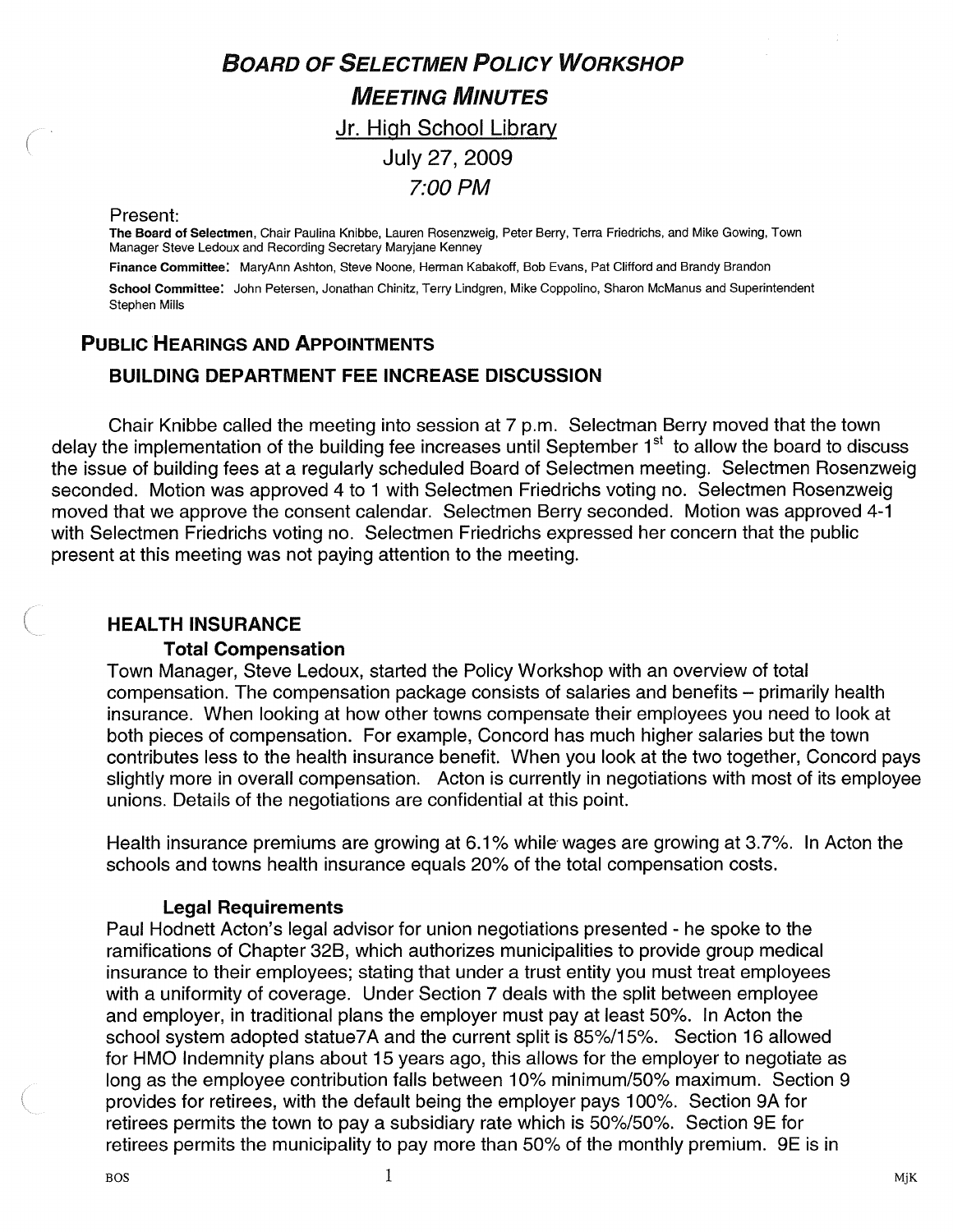effect in Acton but 9A is in use currently. Insurance is a mandatory subject of bargaining, you have to operate within Chapter 32. The town cannot offer any new insurance plan without negotiating it. Chapter 32B does allow the town to offer compensation for the employee to forgo insurance as long as there is no other funding from the town for that employees insurance. The Town of Acton adopted Chapter 32B in 1992. All retirees now are required if they are eligible for Medicare to leave the towns insurance and go to Medicare. Medicare coverage is not comprehensive and has two parts. Supplemental coverage must be provided by the town for those who require it and it must be comparable to the coverage the retiree had in place before going to Medicare.

Jonathan Chinitz inquired if the Acton teachers union is governed by the same constraints as the municipal unions. Council Paul Hodnett replied they are. So how would change be implemented? They would not be in violation if negotiations took place and went into effect a various times. Change can take place over time. You can pay different rates to implement as long as you are in that 40% range. Steve Noone stated we have a place holder for collective bargaining agreement at Town Meeting, do Public schools bargaining agreements have to go to Town Meeting? Funding requirements for school is approved by the School Committee and town bargaining funding is approved by Town Meeting. Jonathan Chinitz asked if an individual files a complaint against a ratified agreement can he file suit against what his union voted. Yes, Mr. Hodnett responded, if he wants. Jonathan noted that the minority

#### Health Insurance Trust

would in that case have more power than the majority?

John Petersen from the Health Insurance Trust presented — The purpose of the Health Insurance Trust is to provide good health care cost effectively for our employees. The trust is self insured and authorized by Mass General Law 32B. Health Care cost for Acton employees this year paid for out of the trust will be \$14.6 million in paid claims. This is approximately 16% of the Town's total budget. The primary Trust revenues come from the Town and the Schools, those employees and retirees. The expenses are paid claims and administrative costs. The Trust offers 5 plans, Master Health Plus, Blue Care Elect, Net Blue (HMO), Harvard Pilgrim Health Care (HMO) and Medex for the retirees. The trust contracts with these companies for negotiated rates. Expense trends vary year to year dependent on many things such as cost out of pocket for services, charges paid from the trust for services rendered and reinsurance premiums less the reimbursements received. These factors vary considerably from month to month. The Trust must maintain unrestricted assets; they are funds in excess of the liabilities. That number now is \$3M (21% of the assets). Could we lower that number, probably we should not, considering the volatility and complexity of setting rates? Selectmen Rosenzweig asked who pays the checks. They are actually being cut by Tess Summers at the schools or John Murray the plan administrators. Brandy Brandon asked can you encourage better behavior from the enrolled and then get better negotiated rates to show another way savings would be accomplished. Mr. Hodnett responded that the plan designs are something that one can negotiate.

#### Structure of Current Health Insurance Plan

Marie Altieri presented - Acton currently offers a choice of six Plans with 12 designs for active employees. There are 880 eligible employees with 14% (125) not subscribing. The cost sharing for these plans is 85%/20%. For the retirees the same six plans are offered with a cost sharing of 50%150%. Additionally if a retiree is Medicare eligible, they must use Medicare. For these retirees there are three additional supplemental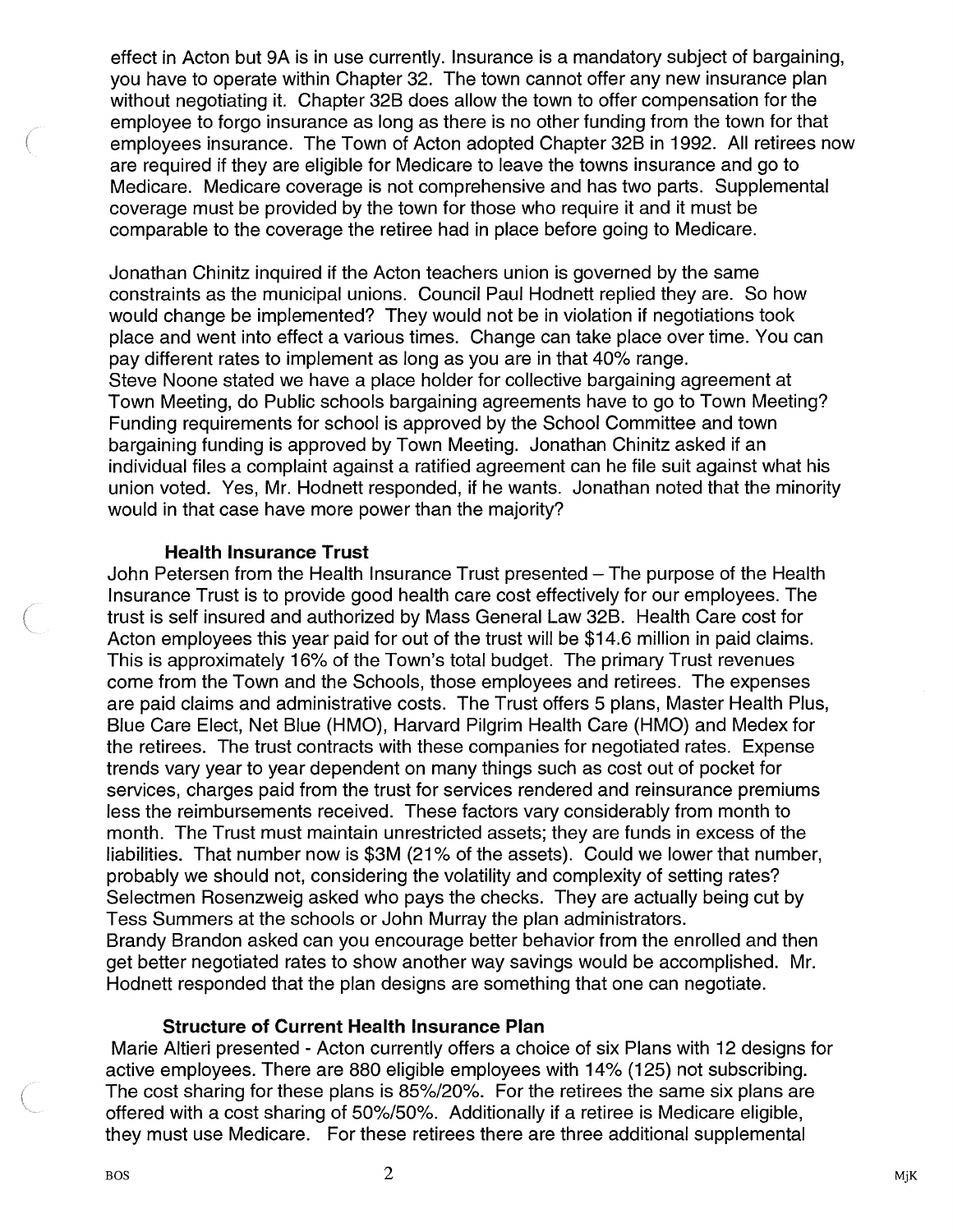plan options and the cost sharing is 50%/50%. Different plans are offered because plans are oriented towards different care, some are geared towards hospitalization and some geared toward medical visits. By law retirees must be offered equal coverage to the coverage they leave when working. Increases in the "under 65" age bracket are fairly stable but retirees have grown considerably as we have an aging workforce. As noted earlier 31 % are over 55. For retirees Medex is nation wide but Tufts is area limited and only available in a few states which is another reason to offer additional supplemental plans. Design of plans is one of the things you can do to help contain your health care costs. There is a dramatic shift to HMO plans. Administrative cost increase will be approximately 2% this year with our current plans from about 6.7%.

#### GIC Options for Massachusetts Cities and Towns

Group Insurance Commission - Danielle Chaplick was invited to speak on behalf of the Commission — The group is fostered under Administration and Finance, Chapter 67 which strictly deals with Health Insurance. The Commission sets rates and plan design. This year saw a 3.1% increase in premiums, the last 5 years averaged a 6% increase in premiums. If a municipality decides to join the GIC they must adopt Chapter 32B section 19; which provides for a coalition bargaining process. This means Acton would need to create a Public Employee Committee compromised of representatives of the labor unions and retirees. There is an annual October <sup>1</sup> annual deadline to join GIC with a start date of December 1. Implementation to incorporate a municipality into GIC is very complicated; you need birth, marriage certificates and complete reenrollment documentation. Under the GIC the Employee Committee can only negotiate three things; the decision to join, the split between the town and the employees (staying with in the min10%/Max40% for employees) and the decision at the end of the term of membership (The agreement calls for a time frame of 3 year increments that you must remain a member.) whether or not to reenroll. Once joined each municipality has two representatives, management and labor. With each additional 45,000 members additional representatives may be added. The GIC determines Health benefits, design of plans, insurance carriers, doctor co pays, plan deductibles, member's rights and responsibilities and plan costs. These items are not subject to bargaining once the decision to join has been made. The allowable Administrative fee is up to 1%. Contribution rates vary. Co-pays higher and premiums lower. It would take a 70% weighted vote for the town to pull out at the end of a 3 year incremental term. The GIC has a number of carriers with ten plans; 2 indemnity plans, several PPOs and several HMOs. They have seven plans for retirees. They have an open bidding list every five years for vendors. Additionally they offer life insurance and pre tax programs (dependent care and health care spending). The premium rates over the last six years have been held to 61%. This has been accomplished by moderating the rate of premiums by increasing the cost of co-pays and deductibles. Prescriptions prices are set by a formula negotiated with carriers by GIC. They do have wellness plans. The GIC's consultant is Mercer who set the plan designs. In FY 09 there were eleven municipalities in the GIC or 286,000 people.

John Petersen asked if there is a financial statement for GIC? Danielle was not sure if it was public but will find out. Would school and town join together or as separate entities? Not sure usually one entity, but will check. Pat Clifford, what are the current rates? How much you pay depends on what you pick and the GIC sets the rates. Splits are the only negotiating factors that the municipalities would have to deal with.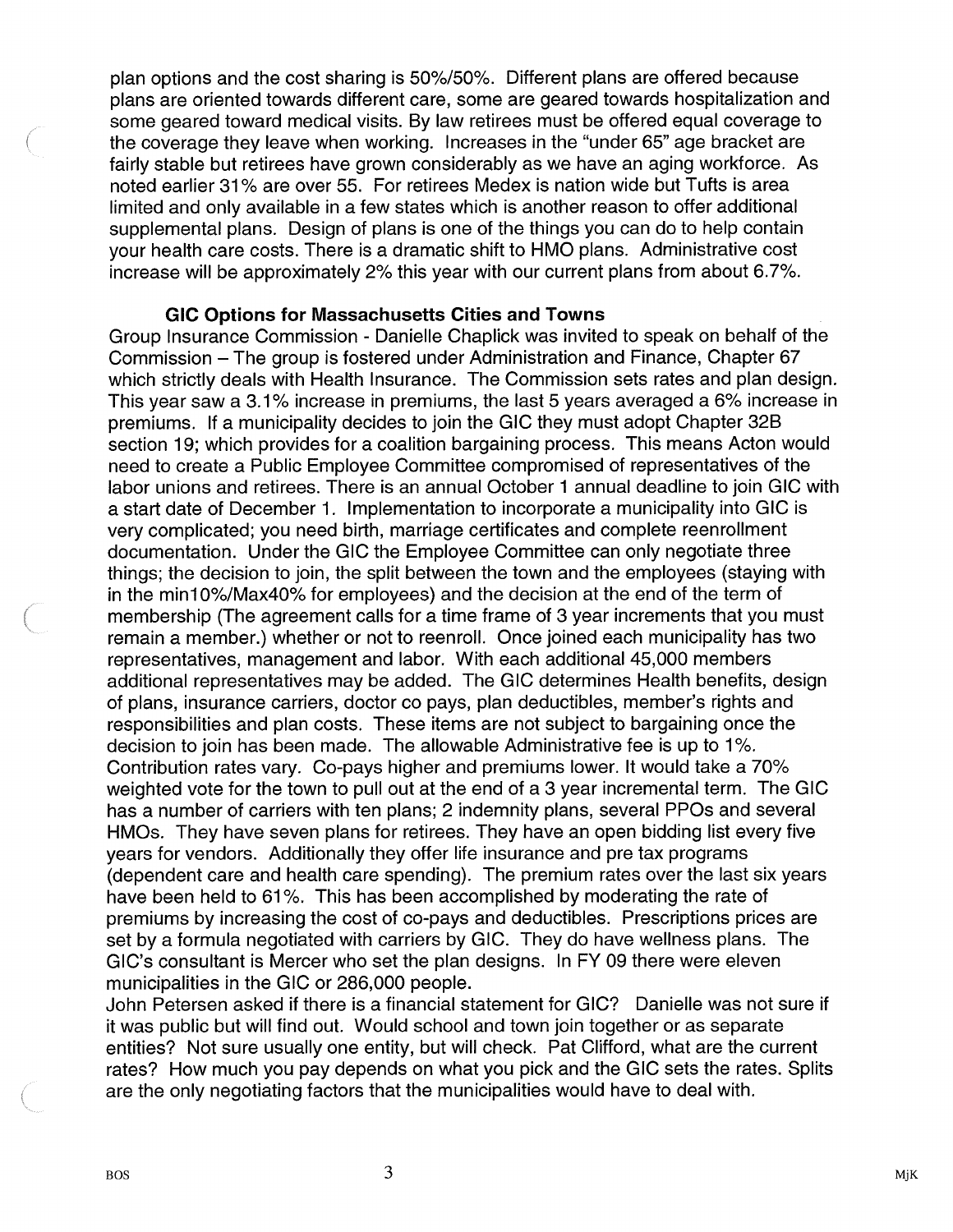### Options for Change

Town Manager Steve Ledoux presented — We have seen reviewed the GIC option. Everything is claims driven and we do have an aging force. The average age of the workforce is 48 years and (31%) are over 55, so can we go to higher co-pays. Premiums would be possibly 2.5% lower if the co-pay could be higher. We could change the split. This is a high deductable plan. It could be easier to make a change to higher deductibles with the offer of a "health savings accounts". This would be subject to bargaining like the other plans presented. It is like a flexible spending account that is pre-taxed money; by law passed in 2003 you can as family put \$5450.00 into such an account and for single person you can contribute \$2700.00. The advantage over a flexible spending account is the Health Savings Account allows you to roll over your money to the following year. None of the claims actually hit the health care account, so it will additionally lower monthly town costs. This is a relatively new concept and would need research. The town could also choose to contribute some amount to the savings funds. Informal coalition bargaining, Currently Steve Ledoux stated only 16 are part of the flexible spending accounts. Selectman Rosenzweig asked if such a plan would include bargaining with the schools and the towns. The answer is yes and we are not sure of the numbers at this point.

# SELECTMEN'S BUSINESS

# CONSENT AGENDA

### ORDER OF TAKING, EASEMENT DOCUMENTS, MAIN STREET, BREWSTER CONANT

Selectmen Rosenzweig moved to approve and Selectmen Gowing seconded. The vote was 4 approved the easement documents and <sup>1</sup> Selectmen Friedrichs voted no.

# EXECUTIVE SESSION

None Required

Recording Secretary

Maryjane Kenney Lauren Rosenzwei'' /

 $8/24/09$ 

Date